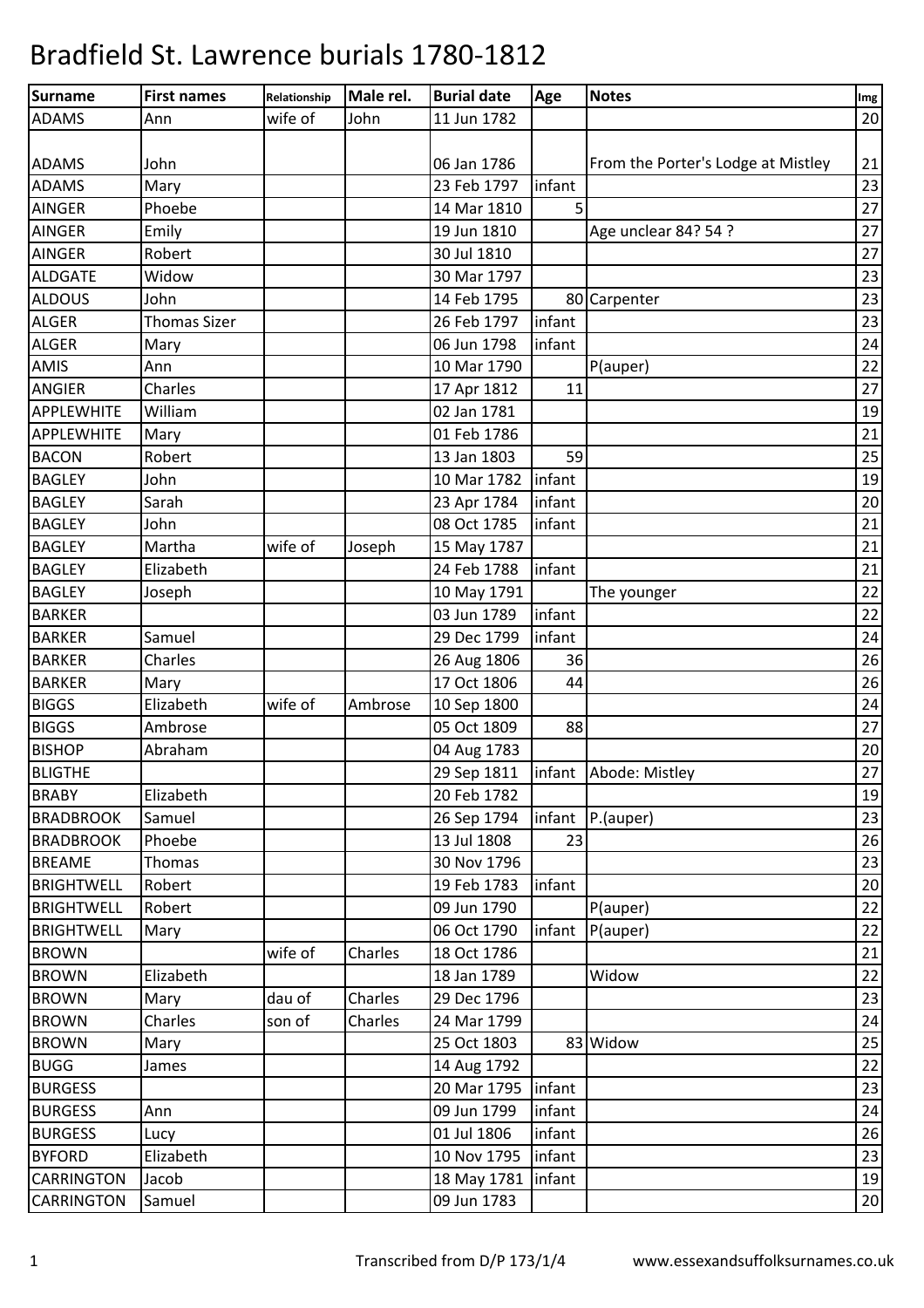| Surname           | <b>First names</b> | Relationship | Male rel.        | <b>Burial date</b>  | Age    | <b>Notes</b>               | Img |
|-------------------|--------------------|--------------|------------------|---------------------|--------|----------------------------|-----|
| <b>CARRINGTON</b> | Mary               | wife of      | Benj.            | 17 May 1785         |        | Abode: Little Bromley      | 20  |
| <b>CARRINGTON</b> | John               |              |                  | 17 Feb 1788         |        | Farmer. Abode: Nether Hall | 21  |
| <b>CARRINGTON</b> | Sarah              |              |                  | 10 Jun 1789         | 16     |                            | 22  |
| <b>CARRINGTON</b> | Mary               |              |                  | 09 Apr 1790         |        | Widow                      | 22  |
| <b>CARRINGTON</b> | Elizabeth          | wife of      | John             | 17 Oct 1790         |        |                            | 22  |
| <b>CARRINGTON</b> | John               |              |                  | 02 Dec 1790         |        | Gamekeeper                 | 22  |
| <b>CARRINGTON</b> | Samuel             | son of       | Jacob            | 13 Aug 1793         |        |                            | 23  |
| <b>CARRINGTON</b> | Abraham            |              |                  | 15 Feb 1795         |        | 75 Farmer                  | 23  |
| <b>CARRINGTON</b> | Mary               |              |                  | 14 Sep 1798         | infant |                            | 24  |
| <b>CARRINGTON</b> | James              |              |                  | 07 Jul 1799         | infant |                            | 24  |
| <b>CARRINGTON</b> | William            |              |                  | 05 Feb 1800         |        | Shopkeeper                 | 24  |
| <b>CARRINGTON</b> | Mary               | relict of    | Abraham          | 20 Mar 1800         |        |                            | 24  |
| <b>CARRINGTON</b> | Charlotte          |              |                  | 04 May 1800 linfant |        |                            | 24  |
| <b>CARRINGTON</b> | Mary               | wife of      | <b>Barzillai</b> | 01 Sep 1803         | 57     |                            | 25  |
| <b>CARRINGTON</b> | John               |              |                  | 31 Oct 1803         |        | 51 Formerly farmer here    | 25  |
| <b>CARRINGTON</b> | Mary               | wife of      | William          | 27 May 1804         | 69     |                            | 26  |
| <b>CARRINGTON</b> | Mary               |              |                  | 21 Jul 1808         | infant |                            | 26  |
| <b>CARRINGTON</b> | Mary               |              |                  | 27 Sep 1809         | 64     |                            | 27  |
| <b>CARRINGTON</b> | William            |              |                  | 24 Jan 1810         | 73     |                            | 27  |
| <b>CARRINGTON</b> | John               |              |                  | 17 Mar 1812         |        | 15 Abode: Ramsey           | 27  |
| <b>CARTER</b>     | Sarah              | wife of      | Daniel           | 19 Apr 1799         |        |                            | 24  |
| <b>CARTER</b>     | Saml               |              |                  | 09 Dec 1803         | infant | W.Essex.Militia            | 25  |
| <b>CLARK</b>      | Robert             |              |                  | 22 Aug 1798         | infant |                            | 24  |
| <b>CLARKE</b>     | Mary               | wife of      | Joseph           | 19 Oct 1796         |        |                            | 23  |
| COCK              | William            |              |                  | 16 Feb 1798         |        | <b>Butcher</b>             | 24  |
| COE               | Thomas             |              |                  | 11 Aug 1811         | 77     |                            | 27  |
| <b>COOPER</b>     | Elizabeth          |              |                  | 04 Feb 1781         |        |                            | 19  |
| <b>COPPEN</b>     | Frances            |              |                  | 22 Sep 1785         |        | Pauper                     | 21  |
| <b>COPPIN</b>     | John               |              |                  | 08 Mar 1782         |        | Wheelwright                | 19  |
| <b>COPPIN</b>     | Elizabeth          |              |                  | 20 Oct 1784         |        | Widow, pauper              | 20  |
| <b>COPPIN</b>     | Catherine          |              |                  | 16 Sep 1800         |        |                            | 24  |
| <b>CORNELL</b>    | Daniel             |              |                  | 28 Dec 1788         |        | Carpenter                  | 22  |
| <b>CORNELL</b>    | Mary               | wife of      | James            | 30 Aug 1803         | 37     |                            | 25  |
| <b>CORNELL</b>    | Sarah              |              |                  | 21 Oct 1809         | 17     |                            | 27  |
| <b>CORNELL</b>    | Susan              |              |                  | 28 Feb 1811         | 14     |                            | 27  |
| <b>CORNWALL</b>   |                    |              |                  | 14 Aug 1788         | infant |                            | 22  |
| <b>COUSINS</b>    | John               |              |                  | 04 Sep 1796         | infant | Abode: Manningtree         | 23  |
| <b>COWPER</b>     | William            |              |                  | 06 Apr 1799         |        | A stranger found dead      | 24  |
| <b>COZENS</b>     | Hannah             |              |                  | 15 Feb 1807         |        | 36 Abode: Manningtree      | 26  |
| COZENS            | Edward             |              |                  | 17 May 1810         | 8      |                            | 27  |
| <b>CRACKNEL</b>   | William            |              |                  | 03 Jul 1808         | infant |                            | 26  |
| CRACKNELL         | Marianne           |              |                  | 26 Aug 1811         | infant |                            | 27  |
| <b>CRAMPION</b>   | Charles            |              |                  | 15 Oct 1786         |        | Abode: L. Bentley          | 21  |
| <b>CULLINGTON</b> | Elizabeth          |              |                  | 06 Jul 1780         |        |                            | 19  |
| <b>CULLINGTON</b> | Robert             |              |                  | 06 Mar 1781         |        |                            | 19  |
| <b>CULLINGTON</b> | James              |              |                  | 10 Aug 1781         | infant |                            | 19  |
| <b>CULLINGTON</b> | Mary               |              |                  | 17 Oct 1781         | infant |                            | 19  |
| <b>CULLINGTON</b> | Thomas             |              |                  | 29 Mar 1782         |        |                            | 19  |
| <b>CULPIT</b>     | Henry              |              |                  | 26 Sep 1793         | infant |                            | 23  |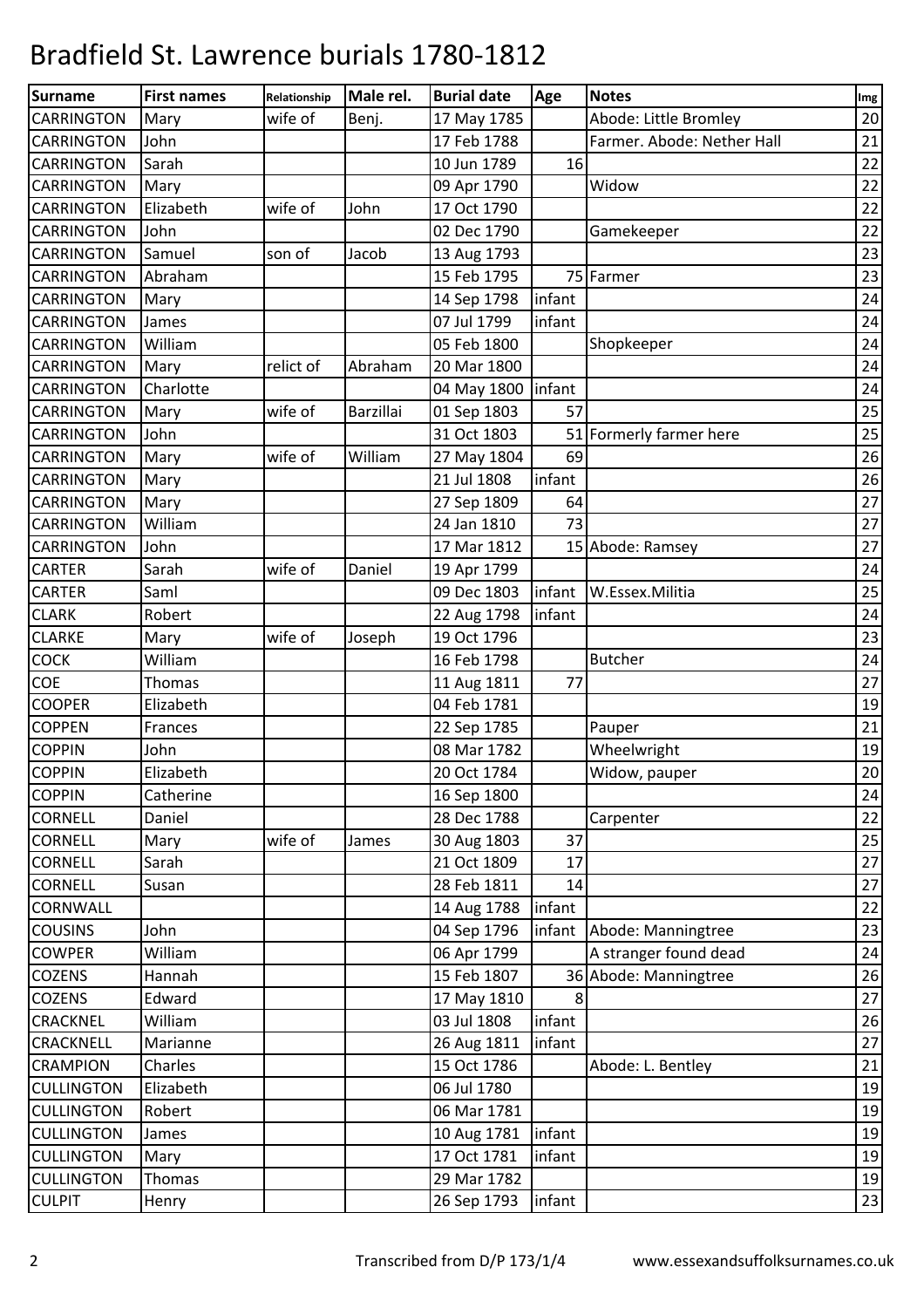| Surname           | <b>First names</b> | Relationship | Male rel. | <b>Burial date</b>   | Age    | <b>Notes</b>                    | Img  |
|-------------------|--------------------|--------------|-----------|----------------------|--------|---------------------------------|------|
| <b>CULPIT</b>     | Sarah              |              |           | 19 Mar 1801          | 6      |                                 | 25   |
| <b>CULPIT</b>     | Samuel             |              |           | 28 May 1807          | 58     |                                 | 26   |
| <b>CULPIT</b>     | Mary               |              |           | 27 Mar 1812          | 54     |                                 | $27$ |
| <b>CUTTING</b>    | Sarah              |              |           | 11 Jan 1780          | infant | Abode: Wix                      | 19   |
| <b>CUTTING</b>    | Joseph             |              |           | 31 Jan 1785          |        | Farmer                          | 20   |
| <b>CUTTING</b>    |                    |              |           | 19 Mar 1786          | infant | Abode: Wix                      | 21   |
| <b>CUTTING</b>    | Nathaniel          |              |           | 31 Dec 1787          |        | Farmer                          | 21   |
| <b>CUTTING</b>    |                    | wife of      | Nathaniel | 04 Sep 1792          |        | Abode: Wix                      | 22   |
| <b>CUTTING</b>    | Nathaniel          |              |           | 03 Apr 1795          |        | Dairy House. Abode: Wix         | 23   |
| <b>CUTTING</b>    | Rose               |              |           | 28 Aug 1801          | 27     |                                 | 25   |
| <b>CUTTING</b>    | Sarah              | wife of      | Thomas    | 02 Oct 1801          | 53     |                                 | 25   |
| <b>CUTTING</b>    | Thomas             |              |           | 12 Sep 1808          | 63     |                                 | 26   |
| <b>CUTTING</b>    | Mary               |              |           | 20 Jan 1810          | 20     |                                 | 27   |
| <b>DIXON</b>      | Thomas             |              |           | 19 Jul 1797          |        | Shoemaker                       | 23   |
| <b>DODD</b>       | Mary               |              |           | 13 Aug 1806          | 33     |                                 | 26   |
| <b>DOUBBLE</b>    | John               |              |           | 29 Nov 1802          | 10     |                                 | 25   |
| <b>DOUBLE</b>     | Mary               |              |           | 14 May 1808          | 82     |                                 | 26   |
| <b>DOUBLE</b>     | Sarah              |              |           | 06 Aug 1809          |        | 46 Check age. Abode: Tollesbury | 27   |
| <b>DOUBLE</b>     | Samuel             |              |           | 12 Dec 1809          |        | 47 Abode: Ardleigh              | 27   |
| <b>DRIVER</b>     | John               |              |           | 11 Feb 1782          |        |                                 | 19   |
| <b>DRIVER</b>     | Elizabeth          |              |           | 16 Dec 1793          |        | Widow                           | 23   |
| <b>DRIVER</b>     | Mary               | wife of      | John      | 03 Dec 1798          |        |                                 | 24   |
| <b>DYSON</b>      | Mary               | wife of      |           | 24 Apr 1782          |        | ** Dyson Esq. Newington         | 20   |
| <b>ELWOOD</b>     | Elizabeth          |              |           | 13 Feb 1800          | infant | Burnt to death                  | 24   |
| <b>ELY</b>        | Rebecca            | wife of      | John      | 14 May 1798          |        |                                 | 24   |
| <b>EVERITT</b>    | James              |              |           | 15 Apr 1797          | infant |                                 | 23   |
| <b>FARRINGTON</b> | Widow              |              |           | 27 Nov 1786          |        | P. (auper)                      | 21   |
| <b>FLURRY</b>     |                    |              |           | 26 Sep 1781          | infant |                                 | 19   |
| <b>FLURRY</b>     | Rebecca            | dau of       | Benjamin  | 16 Jul 1784          |        |                                 | 20   |
| <b>FLURRY</b>     | Mary               |              |           | 14 Mar 1786   infant |        |                                 | 21   |
| <b>FLURRY</b>     | Jane               | wife of      | Benjamin  | 30 Mar 1803          | 58     |                                 | 25   |
| <b>FOOTE</b>      | Rose               |              |           | 23 Nov 1812          |        | 84 Age unclear                  | 27   |
| <b>FOOTS</b>      | John               |              |           | 18 Oct 1780          |        |                                 | 19   |
| <b>FORDHAM</b>    | Ann                |              |           | 21 Oct 1787          |        | P.(auper)                       | 21   |
| <b>FOX</b>        | Samuel             |              |           | 12 Jun 1786          | infant |                                 | 21   |
| <b>FOX</b>        | Isaac              |              |           | 27 Feb 1791          | infant |                                 | 22   |
| <b>FOX</b>        | Richard            |              |           | 21 Nov 1798          |        |                                 | 24   |
| <b>FROST</b>      | John               |              |           | 09 Jan 1790          |        |                                 | 22   |
| <b>FROST</b>      | Rebecca            |              |           | 02 Feb 1799          |        | Widow                           | 24   |
| <b>FROSTICK</b>   | Susannah           |              |           | 20 Sep 1798          | infant |                                 | 24   |
| <b>GAYMER</b>     | John               |              |           | 31 Dec 1799          | infant | Abode: Mistley                  | 24   |
| <b>GOBEY</b>      | John               |              |           | 14 Nov 1782          | infant |                                 | 20   |
| <b>GOBEY</b>      | Martha             |              |           | 09 Oct 1785          | infant |                                 | 21   |
| <b>GOBEY</b>      | Hannah             |              |           | 23 Aug 1787          | infant |                                 | 21   |
| <b>GOBEY</b>      | Mary               |              |           | 22 Jun 1793          | infant |                                 | 22   |
| <b>GOBEY</b>      | Mary               | wife of      | John      | 01 Oct 1795          |        |                                 | 23   |
| <b>GOIMAR</b>     | Mary               |              |           | 20 Jun 1780          |        |                                 | 19   |
| <b>GOIMER</b>     | Ann                |              |           | 06 Jan 1805          | infant |                                 | 26   |
| <b>GOIMER</b>     | Abraham            |              |           | 15 May 1810          | 4      |                                 | $27$ |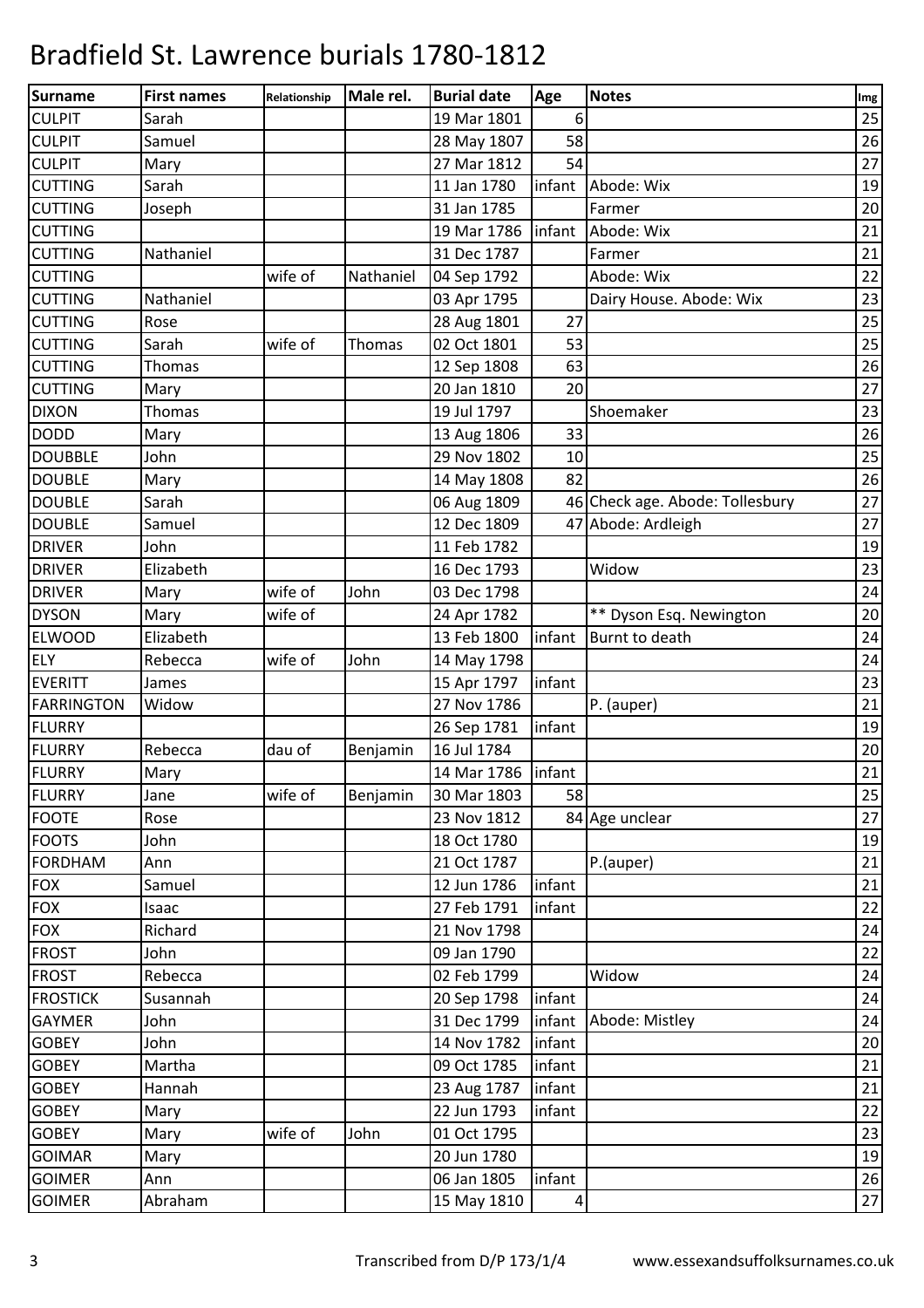| <b>Surname</b>  | <b>First names</b> | Relationship | Male rel.   | <b>Burial date</b> | Age            | <b>Notes</b>               | Img  |
|-----------------|--------------------|--------------|-------------|--------------------|----------------|----------------------------|------|
| <b>GOIMER</b>   | John               |              |             | 07 Dec 1810        |                |                            | 27   |
| <b>GOIMER</b>   | Abraham            |              |             | 19 Apr 1811        | 29             |                            | 27   |
| <b>GOSLIN</b>   | John               |              |             | 11 Dec 1782        | linfant        |                            | 20   |
| GOSS            | <b>Thomas</b>      |              |             | 31 Dec 1780        |                | Thatcher                   | 19   |
| GOSS            | Abraham            |              |             | 21 Jul 1793        | infant         |                            | 22   |
| GOSS            | Robert             |              |             | 16 Feb 1805        | 7 <sub>m</sub> |                            | 26   |
| GOSS            | John               |              |             | 30 Jul 1806        | 60             |                            | 26   |
| GOSS            | Samuel             |              |             | 18 Sep 1809        | 26             |                            | 27   |
| GOSS            | Samuel             |              |             | 13 Nov 1811        | infant         |                            | 27   |
| <b>GOSTEN</b>   | Ann                |              |             | 15 Jun 1789        |                |                            | 22   |
| <b>GOUGE</b>    | Joseph             |              |             | 02 Dec 1803        | infant         | W.Essex.Militia            | 25   |
| GOULD           | Ann                | wife of      |             | 24 Jun 1802        | 44             |                            | 25   |
| GOULD           | Benjamin           |              |             | 06 Sep 1804        | infant         |                            | 26   |
| <b>GOYMER</b>   | Ann                |              |             | 12 Jun 1806        | infant         |                            | 26   |
| <b>GREEN</b>    | William            |              |             | 07 Dec 1785        |                | Pauper. From the Workhouse | 21   |
| <b>GRYER</b>    | William            |              |             | 31 Aug 1802        |                | 28 Artilleryman            | 25   |
| <b>HAMMOND</b>  | James              |              |             | 13 Dec 1785        |                | Pauper                     | 21   |
| <b>HAMMOND</b>  | William            |              |             | 21 Aug 1788        |                | Labourer                   | 22   |
| <b>HAMMOND</b>  | Mary               |              |             | 24 Nov 1799        |                | Widow                      | 24   |
| <b>HARDY</b>    | Matthew            |              |             | 07 Jan 1800        |                |                            | 24   |
| <b>HARRIS</b>   | Mary               | wife of      |             | 24 Nov 1795        |                | Labourer                   | 23   |
| <b>HARVEY</b>   | Sarah              |              |             | 11 May 1808        | 16             |                            | 26   |
| <b>HARVEY</b>   | William            |              |             | 24 May 1812        |                | 54 Alias Scotchman         | 27   |
| <b>HERSANT</b>  | Anne               |              |             | 17 Oct 1806        | infant         |                            | 26   |
| <b>HILL</b>     | Eliz               |              |             | 04 Oct 1797        |                |                            | 23   |
| <b>HIRSANT</b>  | John               |              |             | 25 Mar 1799        |                |                            | 24   |
| <b>HIRSANT</b>  | Ann                |              |             | 24 Oct 1804        | infant         |                            | 26   |
| <b>HOLDING</b>  | Elizabeth          | wife of      | Thomas      | 25 Apr 1788        |                |                            | 21   |
| <b>HOLDING</b>  |                    | son of       | Thomas      | 19 Oct 1790        |                |                            | 22   |
| <b>HOLDING</b>  |                    |              | <b>Thos</b> | 23 Apr 1795        |                | Twin children              | 23   |
| <b>HOWARD</b>   | Isaac              |              |             | 05 Jun 1780        |                | Labourer                   | 19   |
| <b>HOWARD</b>   | John               |              |             | 21 Dec 1784        |                |                            | 20   |
| <b>HOWARD</b>   | George             |              |             | 23 Dec 1784        | infant         | Abode: Ramsey              | 20   |
| <b>HOWARD</b>   | Susan              | wife of      | Robert      | 18 Jul 1793        |                |                            | 22   |
| <b>HOWARD</b>   | George             |              |             | 25 Aug 1796        |                | Abode: Dovercourt          | 23   |
| <b>HOWARD</b>   | Mary               | wife of      | Isaac       | 22 Nov 1801        | 76             |                            | 25   |
| <b>HOWARD</b>   | Charlotte          |              |             | 24 Sep 1807        |                | 28 Abode: Manningtree      | 26   |
| <b>HOWARD</b>   | Isaac              |              |             | 17 Nov 1807        |                | 93 Or 83?                  | 26   |
| <b>HOWARD</b>   | John               |              |             | 28 Jan 1811        | 89             |                            | $27$ |
| <b>HOWARD</b>   | Elizabeth          |              |             | 28 May 1812        | 5              |                            | 27   |
| <b>HOWGEGO</b>  | Elizabeth          | wife of      | Jeremiah    | 23 Sep 1801        | 92             |                            | 25   |
| <b>HOWGEGO</b>  | Jeremiah           |              |             | 02 Sep 1811        | 82             |                            | 27   |
| <b>HUNNIBAL</b> | Susannah           | wife of      | Ezekiel     | 23 Feb 1784        |                |                            | 20   |
| <b>HUNNIBAL</b> | Susannah           | dau of       | Ezekiel     | 30 Jun 1785        |                |                            | 21   |
| <b>HUNNIBAL</b> | Ezekiel            |              |             | 03 Sep 1786        |                |                            | 21   |
| <b>HURREN</b>   | Maria              |              |             | 21 Nov 1809        | $\overline{3}$ |                            | 27   |
| <b>HURRIL</b>   | Mary               |              |             | 27 Mar 1792        |                | Widow.P(auper)             | 22   |
| <b>INMAN</b>    | Thomas             |              |             | 27 Dec 1789        |                | P(auper)                   | 22   |
| JAMES           | Sarah              |              |             | 20 Jul 1791        | infant         |                            | 22   |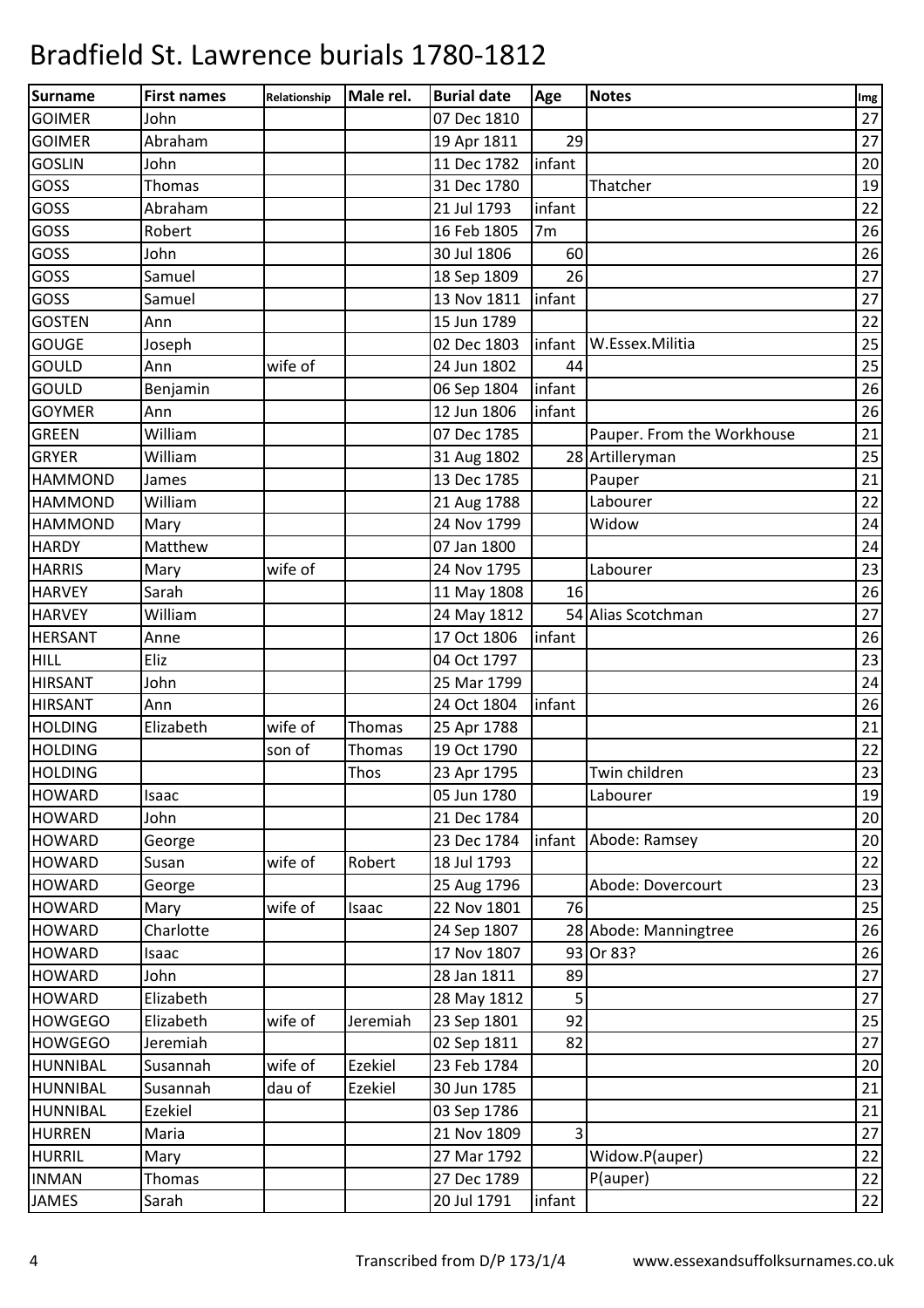| Surname        | <b>First names</b> | Relationship | Male rel.     | <b>Burial date</b>  | Age    | <b>Notes</b>          | Img    |
|----------------|--------------------|--------------|---------------|---------------------|--------|-----------------------|--------|
| <b>JAMES</b>   | Thoams             |              |               | 12 Mar 1798         |        | Abode: Mistley        | 24     |
| <b>JAMES</b>   | John               |              |               | 30 Sep 1801         | 22     |                       | 25     |
| <b>JESSUP</b>  | Richard            |              |               | 12 Apr 1785         |        | Carpenter             | 20     |
| <b>JESSUP</b>  | Richard            |              |               | 04 Jan 1800         | infant |                       | 24     |
| <b>JESSUP</b>  | Mary               |              |               | 06 May 1801         |        | 82 Widow              | 25     |
| <b>JONES</b>   | John               |              |               | 08 May 1806 linfant |        |                       | 26     |
| <b>JORDAN</b>  | Mary               |              |               | 28 May 1794         |        |                       | 23     |
| <b>KEEBLE</b>  | Widow              |              |               | 30 Mar 1784         |        | Pauper                | 20     |
| <b>KING</b>    | Susan              |              |               | 07 Mar 1780         | infant |                       | 19     |
| <b>KING</b>    | Lucretia           |              |               | 04 Nov 1780         | infant |                       | 19     |
| <b>KING</b>    | Thomas             |              |               | 02 Jan 1781         | infant |                       | 19     |
| <b>KING</b>    | Sarah              |              |               | 30 Jan 1781         |        |                       | 19     |
| <b>KING</b>    | Sarah              | wife of      | Thomas        | 28 Mar 1781         |        |                       | 19     |
| <b>KING</b>    | Sarah              |              |               | 19 Apr 1782         |        |                       | 19     |
| <b>KING</b>    | Susan              | wife of      | William       | 25 Jan 1783         |        |                       | 20     |
| <b>KING</b>    | William            |              |               | 23 Apr 1785         |        | Thatcher              | 20     |
| <b>KING</b>    | Mary               |              |               | 19 Jun 1793         | infant |                       | 22     |
| <b>KING</b>    | Isaac              |              |               | 16 Apr 1796         | infant |                       | 23     |
| <b>KING</b>    | David              |              |               | 14 Feb 1797         |        | Labourer              | 23     |
| <b>KING</b>    | Mary               |              |               | 25 Jul 1798         | infant |                       | 24     |
| <b>KING</b>    | Rachel             | dau of       | Tho           | 26 Feb 1799         |        |                       | 24     |
| <b>KING</b>    | Sarah              | wife of      | <b>Thomas</b> | 22 Dec 1799         |        | Thatcher              | 24     |
| <b>KING</b>    | Mary               | wife of      | Wm            | 15 Jan 1804         | 27     |                       | 26     |
| <b>KING</b>    | Sarah              | wife of      | Daniel Jnr    | 22 May 1805         |        |                       | 26     |
| <b>KING</b>    | John               |              |               | 03 Feb 1808         | 75     |                       | 26     |
| <b>KING</b>    | Sally              |              |               | 19 Jun 1808         | infant |                       | 26     |
| <b>KING</b>    | Thomas             |              |               | 08 Apr 1809         | 70     |                       | 27     |
| <b>LAND</b>    | Martha             |              |               | 03 Mar 1787         |        | Widow day not certain | 21     |
| LANGLEY        | Mary               | wife of      | Samuel        | 19 Aug 1792         |        |                       | 22     |
| LI FEVRE       | Amy                |              |               | 29 Jun 1785         |        | Pauper                | 20     |
| LILLY          | Sarah              |              |               | 06 Dec 1790         |        | P(auper)              | 22     |
| <b>LITTLE</b>  | Paul               |              |               | 28 Oct 1780         | infant |                       | 19     |
| LITTLE         | John               |              |               | 12 Nov 1780         | infant |                       | 19     |
| LITTLE         | Susan              |              |               | 22 Dec 1804         | infant |                       | 26     |
| <b>LONG</b>    | Susan              | wife of      | Joseph        | 22 Mar 1782         |        |                       | 19     |
| LONG           | Joshua             |              |               | 14 Apr 1783         | infant |                       | $20\,$ |
| LOT            | James              |              |               | 24 Dec 1810         | infant |                       | 27     |
| <b>LOTT</b>    | William            |              |               | 03 Nov 1794         | infant | Duty repealed         | 23     |
| <b>LOVELY</b>  |                    | wife of      | Wm            | 09 Nov 1787         |        | P.(auper)             | 21     |
| <b>LOVELY</b>  | William            |              |               | 16 Jan 1797         |        | Shoemaker             | 23     |
| <b>LOWNDS</b>  | John               |              |               | 12 Aug 1781         |        | <b>Butcher</b>        | 19     |
| LOWNDS         | Richard            |              |               | 22 Nov 1806         |        | 36 Abode: Mistley     | 26     |
| <b>LUNGLEY</b> | Samuel             | son of       | George        | 03 Jan 1796         |        |                       | 23     |
| <b>LUNGLEY</b> | Lucy               |              |               | 17 Jul 1812         | infant |                       | $27\,$ |
| <b>MANN</b>    | Philip             |              |               | 15 Sep 1788         |        | P(auper)              | 22     |
| <b>MANNING</b> | Isaac              |              |               | 12 Sep 1782         |        |                       | 20     |
| <b>MANNING</b> | Hannah             |              |               | 15 Mar 1783         | infant |                       | 20     |
| <b>MARTIN</b>  | Hannah             |              |               | 13 Sep 1793         |        | P.(auper)             | 23     |
| <b>MARVEN</b>  | Elizabeth          |              |               | 03 Jul 1811         |        | 56 Abode: Lawford     | 27     |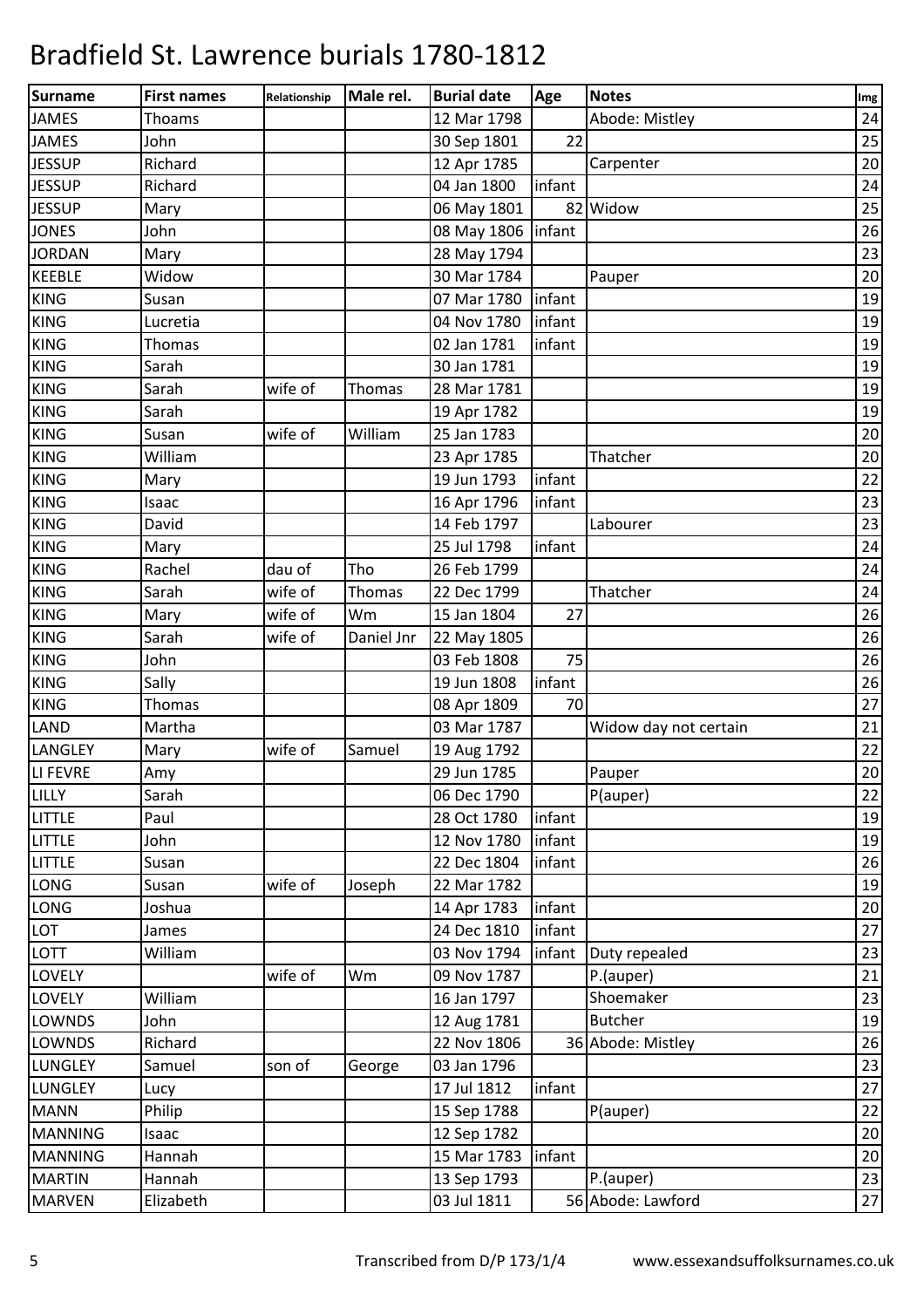| Surname          | <b>First names</b> | Relationship | Male rel.     | <b>Burial date</b> | Age            | <b>Notes</b>                 | Img |
|------------------|--------------------|--------------|---------------|--------------------|----------------|------------------------------|-----|
| <b>MILLS</b>     | John               |              |               | 09 Dec 1806        | infant         |                              | 26  |
| <b>MILLS</b>     | Mary               |              |               | 28 Jan 1811        | 7              |                              | 27  |
| <b>MIXTER</b>    | Ç                  |              |               | 05 Dec 1782        | infant         |                              | 20  |
| <b>MIXTER</b>    | Martha             | wife of      | James         | 30 Dec 1784        |                | Shoemaker                    | 20  |
| <b>MIXTER</b>    | James              |              |               | 04 Mar 1797        |                | 81 Shoemaker                 | 23  |
| <b>MIXTER</b>    | Rachel             |              |               | 11 Nov 1804        |                | 68 Widow                     | 26  |
| <b>MORGAN</b>    | John               |              |               | 10 Feb 1786        | infant         |                              | 21  |
| <b>MUNT</b>      | <b>Bridget</b>     |              |               | 27 Aug 1787        |                |                              | 21  |
| <b>NICHOLS</b>   | Martha             |              |               | 08 Oct 1780        |                |                              | 19  |
| <b>NIXON</b>     | Elizabeth          |              |               | 24 May 1789        |                | Widow                        | 22  |
| <b>NORMAN</b>    | William            |              |               | 23 May 1787        |                | P.(auper). Abode: G. Bromley | 21  |
| <b>NORMAN</b>    | Elizabeth          |              |               | 10 Aug 1812        |                | Widow                        | 27  |
| <b>NUNN</b>      | Ann                | wife of      | John          | 13 Apr 1781        |                |                              | 19  |
| <b>NUNN</b>      | William            | son of       | Leonard       | 02 Apr 1784        |                |                              | 20  |
| <b>NUNN</b>      | Sarah              | dau of       | Leo.          | 25 Mar 1785        | infant         |                              | 20  |
| <b>NUNN</b>      | George             |              |               | 14 Dec 1793        | infant         |                              | 23  |
| <b>NUNN</b>      | John               |              |               | 12 Dec 1796        |                | 83 Gardener                  | 23  |
| <b>NUNN</b>      | Sarah              | wife of      | Leo           | 11 Jul 1798        |                |                              | 24  |
| <b>NUNN</b>      | Mary               |              |               | 24 Oct 1804        | 18             |                              | 26  |
| <b>NUNN</b>      | John               |              |               | 25 Apr 1805        |                | 50 Coal Meter                | 26  |
| <b>ORAM</b>      | Mary               |              |               | 20 Mar 1781        | infant         |                              | 19  |
| <b>ORAM</b>      | Samuel             |              |               | 24 Jun 1785        |                | The younger. Labourer        | 20  |
| <b>OSBORN</b>    | Elizabeth          | wife of      | <b>Thomas</b> | 24 Feb 1799        |                |                              | 24  |
| <b>OSBORN</b>    | Mary               |              |               | 19 Mar 1802        | 6 <sub>m</sub> |                              | 25  |
| <b>OSBORN</b>    | Thomas             |              |               | 28 Jun 1806        | 80             |                              | 26  |
| <b>PALMER</b>    | Peter              |              |               | 10 Mar 1785        | infant         |                              | 20  |
| <b>PATTERSON</b> | Josepj             |              |               | 24 Mar 1780        |                |                              | 19  |
| <b>PINNOCK</b>   | Joseph             |              |               | 12 Mar 1796        | linfant        |                              | 23  |
| <b>PINNOCK</b>   | Sarah              |              |               | 08 Feb 1799        | infant         |                              | 24  |
| <b>PINNOCK</b>   | Jonathan           |              |               | 30 Oct 1800        | infant         |                              | 24  |
| PINNOCK          | Mary               |              |               | 12 Dec 1801        | 3w             |                              | 25  |
| <b>PINNOCK</b>   | William            |              |               | 14 Apr 1804        | infant         |                              | 26  |
| <b>PINNOCK</b>   | Joseph             |              |               | 15 Aug 1808        | 40             |                              | 26  |
| <b>PINNOCK</b>   | Jonathan           |              |               | 10 Dec 1808        | infant         |                              | 27  |
| PLUMMER          | Elizabeth          |              |               | 14 Apr 1812        | 71             |                              | 27  |
| <b>PORTER</b>    | Robert             |              |               | 30 Jun 1782        |                |                              | 20  |
| <b>PORTER</b>    | Sarah              |              |               | 13 Dec 1797        | infant         |                              | 23  |
| <b>PORTER</b>    | John               |              |               | 11 Jun 1799        |                | Miller. Abode: Lawford       | 24  |
| <b>PORTER</b>    |                    |              |               | 05 Dec 1799        | infant         | Abode: Lawford               | 24  |
| <b>PORTER</b>    | Sarah              |              |               | 14 Dec 1800        |                | Widow                        | 25  |
| <b>POTTER</b>    | Jeremiah           |              |               | 19 Jun 1785        | infant         |                              | 20  |
| <b>POTTER</b>    |                    |              | Step.         | 01 Dec 1786        |                | A child of his               | 21  |
| <b>POTTER</b>    | Mary               | wife of      | Stephen       | 09 Sep 1803        | 48             |                              | 25  |
| <b>POTTER</b>    | Stephen            |              |               | 14 Sep 1804        |                | 50 Labourer                  | 26  |
| <b>POTTER</b>    | Joseph             |              |               | 25 Aug 1806        | infant         |                              | 26  |
| <b>POTTER</b>    | David              |              |               | 26 Oct 1808        | infant         |                              | 26  |
| <b>POTTER</b>    | Sarah              |              |               | 30 Sep 1811        | infant         |                              | 27  |
| <b>PUXLEY</b>    | William            |              |               | 12 Feb 1784        |                | Pauper                       | 20  |
| <b>RAYNER</b>    | Sarah              |              |               | 12 Dec 1807        | 79             |                              | 26  |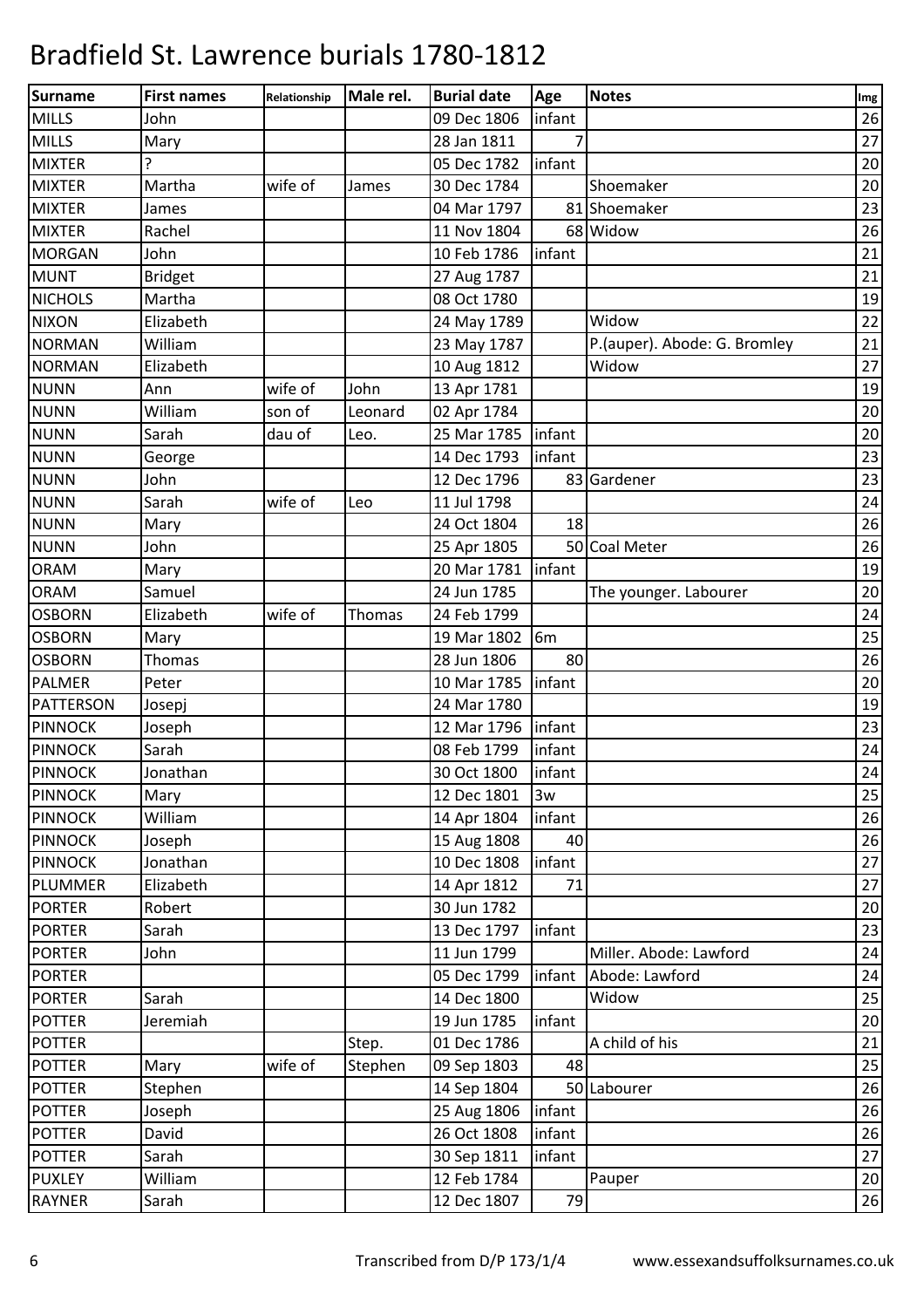| Surname           | <b>First names</b> | Relationship | Male rel. | <b>Burial date</b>   | Age            | <b>Notes</b>                  | Img    |
|-------------------|--------------------|--------------|-----------|----------------------|----------------|-------------------------------|--------|
| <b>READ</b>       | Elizabeth          | wife of      | John      | 17 May 1792          |                |                               | 22     |
| <b>READ</b>       | John               |              |           | 22 Aug 1794          |                |                               | 23     |
| <b>REED</b>       | Mary               | wife of      | John      | 13 Aug 1780          |                |                               | 19     |
| <b>REED</b>       | Fanny              |              |           | 04 May 1806   infant |                |                               | 26     |
| <b>REED</b>       | Elizabeth          |              |           | 08 May 1806   infant |                |                               | 26     |
| <b>REWSE</b>      | Sarah              |              |           | 21 Feb 1781          |                | Abode: Manningtree            | 19     |
| <b>RICHARDSON</b> | John               |              |           | 27 Mar 1807          |                | 79 Abode: Wrabness            | 26     |
| <b>RIVETT</b>     | Mary               |              |           | 15 May 1809          | 16             |                               | $27\,$ |
| <b>ROBE</b>       | Margaret           |              |           | 23 Aug 1803          |                | Soldiers child                | 25     |
| <b>ROBERTSON</b>  | Mary               | wife of      | James     | 19 Nov 1801          | 55             |                               | 25     |
| <b>ROBINSON</b>   | Sarah              | dau of       | Stephen   | 14 Sep 1795          |                |                               | 23     |
| <b>ROBINSON</b>   | Mary               |              |           | 23 Jun 1802          | 1 <sub>m</sub> |                               | 25     |
| <b>ROBINSON</b>   | Stephen            |              |           | 11 Mar 1804          |                | 55 Labourer                   | 26     |
| <b>ROBINSON</b>   | Mary               |              |           | 02 Feb 1812          | 37             |                               | 27     |
|                   |                    |              |           |                      |                | Natural daughter of Elizabeth |        |
| <b>ROBINSON</b>   | Elizabeth          |              |           | 18 Apr 1812          | linfant        | Robinson                      | 27     |
| <b>ROBINSON</b>   | Anne               |              |           | 19 Apr 1812          | 25             |                               | 27     |
| <b>ROSE</b>       | Elizabeth          |              |           | 11 Nov 1780          |                | Widow                         | 19     |
| <b>ROSE</b>       | Hannah             | wife of      | Robert    | 04 Jan 1801          | 57             |                               | 25     |
| <b>ROSE</b>       | Mary               | wife of      | Charles   | 19 Feb 1802          |                |                               | 25     |
| <b>ROWLEN</b>     | Mary               |              |           | 06 Aug 1809          |                | 70 73?                        | 27     |
| <b>ROWLEN</b>     | Marianne           |              |           | 17 May 1811 linfant  |                |                               | 27     |
| <b>ROWLING</b>    | David              |              |           | 14 Mar 1801          |                | 61 Labourer                   | 25     |
| <b>ROWLING</b>    | John               |              |           | 07 May 1803          |                | 27 Servant                    | 25     |
| <b>ROWLING</b>    | Mary               |              |           | 07 Feb 1804          | 8d             |                               | 26     |
| <b>RUDLAND</b>    | David              |              |           | 25 Jul 1782          | infant         |                               | 20     |
| <b>RUDLAND</b>    | John               |              |           | 26 Jul 1788          |                | 85 Farmar                     | 22     |
| <b>RUDLAND</b>    | Alice              |              |           | 04 Apr 1802          |                | 83 Widow                      | 25     |
| <b>SAGER</b>      | Mary               | wife of      | John      | 02 May 1780          |                |                               | 19     |
| <b>SAGER</b>      | Hannah             |              |           | 16 May 1781   infant |                |                               | 19     |
| <b>SATCHEL</b>    | Mary               |              |           | 04 Dec 1786          |                |                               | 21     |
| <b>SATCHEL</b>    | Thomas             |              |           | 31 Oct 1787          |                | Shoemaker                     | 21     |
| <b>SAUNDERS</b>   | Widow              |              |           | 29 Nov 1786          |                | P.(auper)                     | 21     |
| <b>SAUNDERS</b>   |                    |              |           | 26 Apr 1793          | infant         |                               | 22     |
| <b>SAUNDERS</b>   | John               |              |           | 20 Mar 1800          |                | Carpenter                     | 24     |
| SAWYER            | Henry              |              |           | 11 Aug 1790          |                |                               | 22     |
| SAWYER            | Mary               |              |           | 10 Dec 1798          | infant         |                               | 24     |
| SAWYER            | Elizabeth          | wife of      | Daniel    | 15 May 1803          | 55             |                               | 25     |
| SAWYER            | Elizabeth          |              |           | 18 Mar 1807          | 63             |                               | 26     |
| <b>SERGEANT</b>   | Richard            |              |           | 20 Jan 1792          |                | P(auper)                      | 22     |
| <b>SERGEANT</b>   | Elizabeth          |              |           | 15 May 1797          |                | Widow                         | 23     |
| <b>SERGEANT</b>   | Elizabeth          | wife of      | Saml      | 07 Apr 1799          |                |                               | 24     |
| <b>SERGEANT</b>   | William            |              |           | 23 Jun 1808          | infant         |                               | 26     |
| SHEAD             | Ann                |              |           | 16 Jan 1780          | infant         |                               | 19     |
| <b>SHEAD</b>      | Mary               |              |           | 28 Apr 1781          | infant         |                               | 19     |
| <b>SHEAD</b>      | William            |              |           | 05 Oct 1782          | infant         |                               | 20     |
| <b>SHEAD</b>      | William            |              |           | 25 Sep 1783          | infant         |                               | 20     |
| <b>SHEAD</b>      | Anne               | dau of       | Wm        | 14 Oct 1784          |                |                               | 20     |
| <b>SHEAD</b>      | Elizabeth          |              |           | 03 Nov 1785          | infant         |                               | 21     |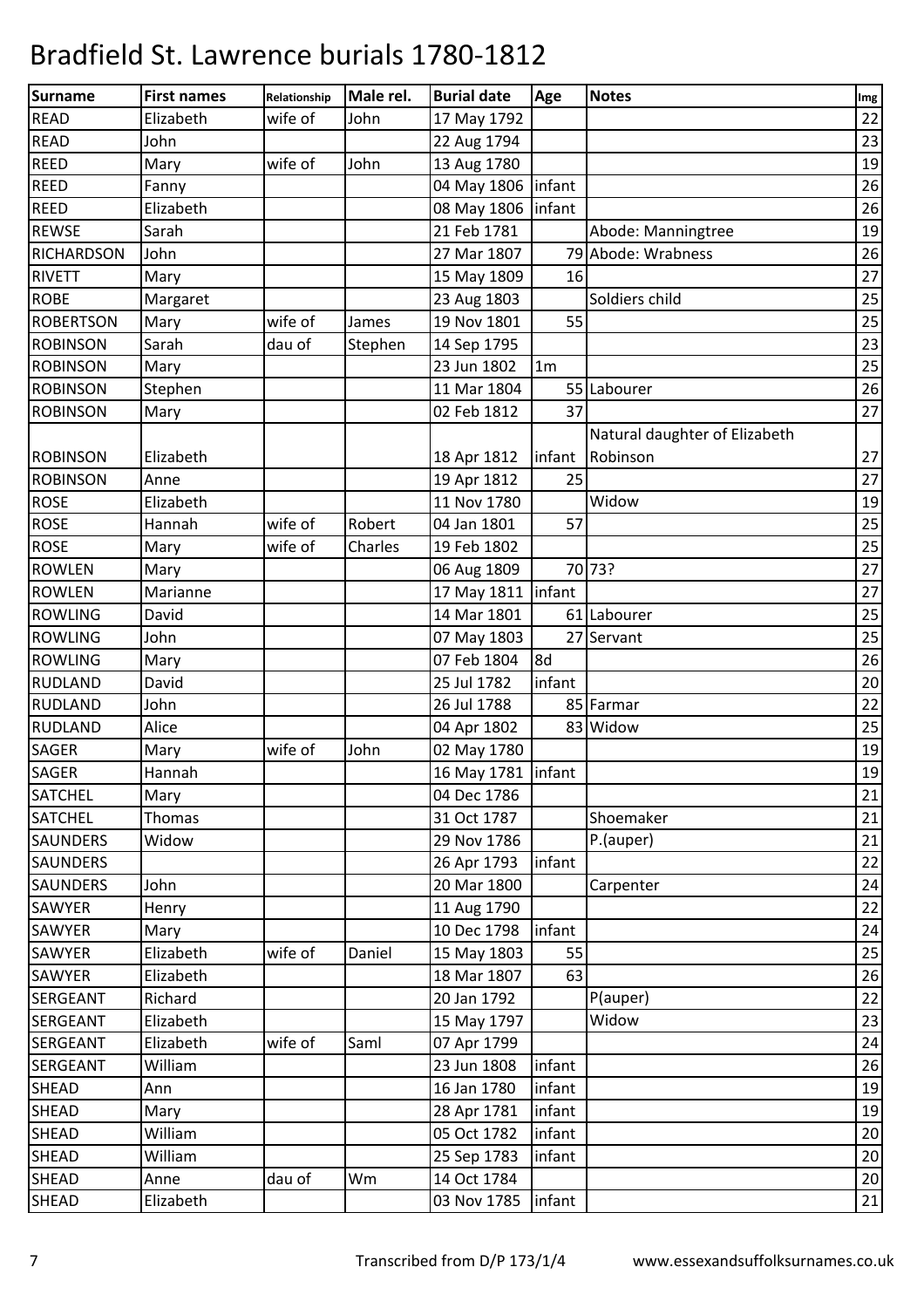| <b>Surname</b>   | <b>First names</b>  | Relationship | Male rel. | <b>Burial date</b> | Age            | <b>Notes</b>                             | Img    |
|------------------|---------------------|--------------|-----------|--------------------|----------------|------------------------------------------|--------|
| SHEAD            | Anne                |              |           | 26 Apr 1788        | infant         |                                          | 22     |
| <b>SHEAD</b>     | William             |              |           | 20 Aug 1791        | infant         |                                          | 22     |
| <b>SHEAD</b>     | William             |              |           | 01 Mar 1794        | infant         |                                          | 23     |
| <b>SHEAD</b>     | William             |              |           | 08 Aug 1796        | infant         |                                          | 23     |
| <b>SHEAD</b>     | Sarah               | wife of      | William   | 04 May 1803        | 50             |                                          | 25     |
| <b>SIZER</b>     | Anna                |              |           | 31 May 1789        |                | 89 Widow                                 | 22     |
| <b>SIZER</b>     | Hannah              |              |           | 18 Oct 1810        | 27             |                                          | 27     |
| <b>SMITH</b>     | ?                   |              |           | 20 Dec 1782        | infant         |                                          | $20\,$ |
| <b>SMITH</b>     | Thomas              |              |           | 13 Apr 1783        | infant         |                                          | $20\,$ |
| <b>SMITH</b>     | Anne                | wife of      | James     | 04 Mar 1785        |                |                                          | 20     |
| <b>SMITH</b>     | William             |              |           | 23 Aug 1785        |                | Labourer                                 | 21     |
| <b>SMITH</b>     | Ann                 | wife of      | William   | 24 Dec 1794        |                |                                          | 23     |
| <b>SMITH</b>     | Charlotte           |              |           | 25 Apr 1795        | infant         |                                          | 23     |
| <b>SMITH</b>     | James               |              |           | 20 Apr 1805        |                | 65 Labourer                              | 26     |
| <b>SMITH</b>     | William             |              |           | 31 Mar 1807        | 21             |                                          | 26     |
| <b>SMITH</b>     | Mary                |              |           | 15 Sep 1807        | 54             |                                          | 26     |
| <b>SMITH</b>     | Mary                |              |           | 16 Jan 1809        | 18             |                                          | 27     |
| <b>SMITH</b>     | John                |              |           | 20 Dec 1812        |                | 73 Abode: Mistley                        | 27     |
| <b>SOUGATE</b>   | George              |              |           | 03 Aug 1793        |                |                                          | 23     |
| <b>SOUGETT</b>   | Mary                |              |           | 21 Feb 1784        | infant         |                                          | 20     |
| <b>SOUTHGATE</b> | Sarah               |              |           | 03 Nov 1785        | infant         | Pauper                                   | 21     |
| <b>SOUTHGATE</b> | Ann                 | wife of      | James     | 09 Nov 1785        |                |                                          | 21     |
| <b>SOUTHGATE</b> | James               |              |           | 23 Jul 1786        | infant         | Pauper                                   | 21     |
| SOUTHGATE        | Ann                 | wife of      | James     | 21 Aug 1786        |                | Pauper                                   | 21     |
| SPARROW          | Joseph              |              |           | 14 Sep 1796        | infant         |                                          | 23     |
| <b>SPIKE</b>     | Elizabeth           |              |           | 22 Apr 1782        |                | Abode: Wix                               | 20     |
| <b>SPIKE</b>     | James               |              |           | 19 Aug 1786        | infant         | Abode: Wix                               | 21     |
| <b>SPIKE</b>     | Ann                 |              |           | 09 Jun 1787        | infant         | Abode: Wix                               | 21     |
| <b>SPIKE</b>     | James               |              |           | 09 May 1789        | infant         |                                          | 22     |
| <b>SPIKE</b>     | Sarah               | wife of      | James     | 29 May 1789        |                | Abode: Wix                               | 22     |
| <b>SPIKE</b>     | James               |              |           | 21 Aug 1802        |                | 50 Husbandman                            | 25     |
| <b>STARLING</b>  | Mary                |              |           | 12 Aug 1781        | infant         |                                          | 19     |
| <b>STARLING</b>  | ?                   |              |           | 06 Jan 1784        | infant         |                                          | 20     |
| <b>STARLING</b>  | Rhoda               |              |           | 25 Jun 1792        | infant         |                                          | 22     |
| <b>STARLING</b>  | Anne                |              |           | 30 Jan 1811        |                | 54 Abode: Mistley                        | 27     |
| <b>STARLING</b>  | Sarah               |              |           | 06 Feb 1811        |                | 25 Abode: Mistley                        | 27     |
| <b>STEGGALL</b>  | Harriet             |              |           | 09 Mar 1802        | 1 <sub>m</sub> |                                          | 25     |
| <b>STUDD</b>     | Martha              |              |           | 01 May 1781        |                | Widow                                    | 19     |
| <b>TAYLOR</b>    | Mary                |              |           | 24 Sep 1811        | infant         |                                          | 27     |
| <b>THOMPSON</b>  | Benjamin            |              |           | 31 Jul 1780        |                | Husbandman                               | 19     |
| <b>THOMPSON</b>  | Ann                 |              |           | 27 Nov 1793        |                | Widow                                    | 23     |
| <b>THOMPSON</b>  | Elizabeth           |              |           | 06 Jan 1797        |                | Base child of widow Thompson             | 23     |
| <b>THOMPSON</b>  | Francis             |              |           | 17 Jun 1798        | infant         | Could be Frances                         | 24     |
| <b>THOMPSON</b>  | Sarah               |              |           | 16 Nov 1801        |                | 1 Abode: Mistley                         | 25     |
|                  |                     |              |           |                    |                |                                          |        |
|                  |                     |              |           |                    |                | A.M 26 years Rector of Mistley &         |        |
|                  |                     |              |           |                    |                | Vicar of this parish, departed this life |        |
| <b>THOMPSON</b>  | <b>Revd Matthew</b> |              |           | 11 Jan 1806        |                | 58 on the 4th interred on the 11th       | 26     |
| <b>THORN</b>     | William             |              |           | 04 Apr 1793        | infant         |                                          | 22     |